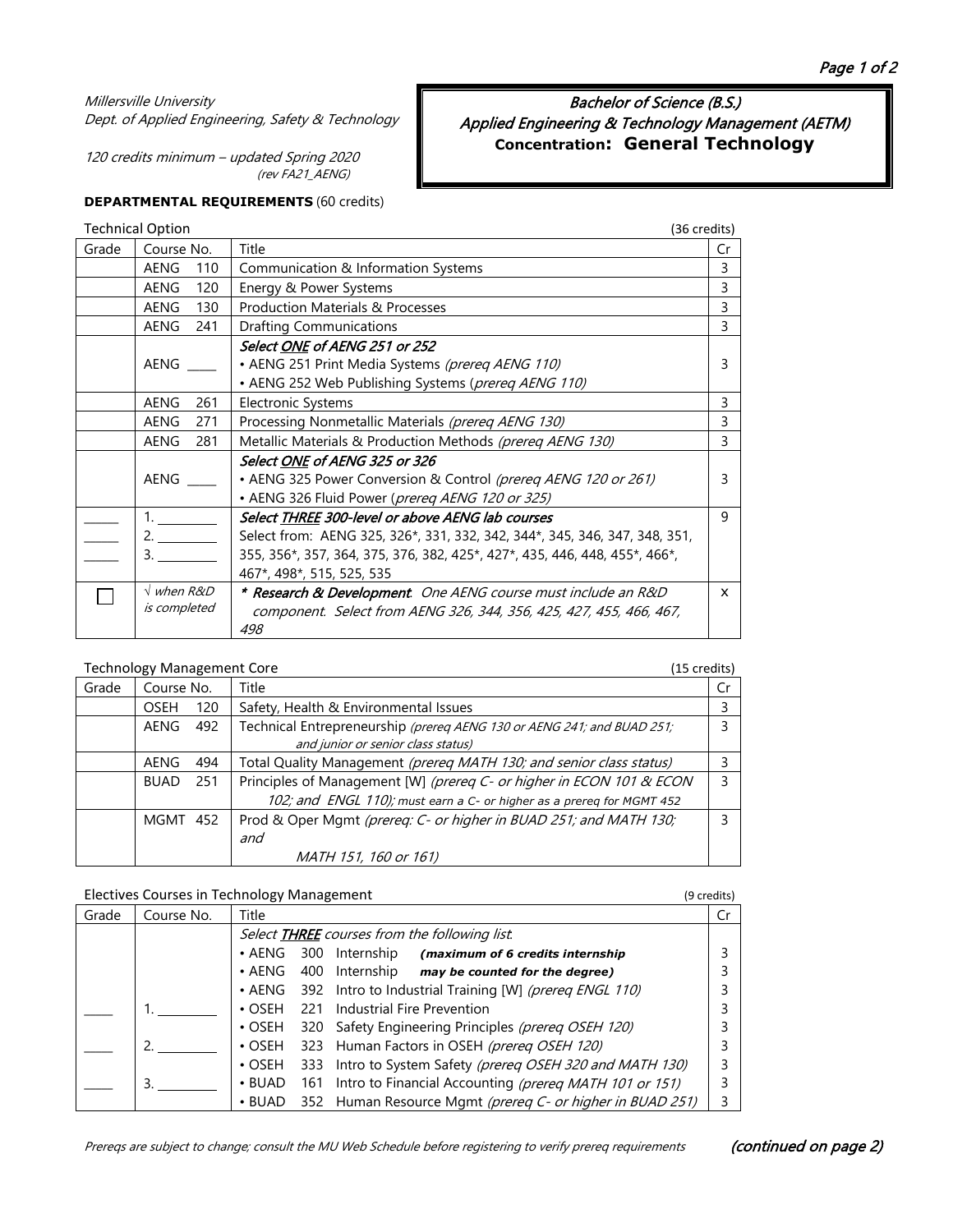|  |  | • MGMT 353 Labor-Mgmt Relations (prereq C- or higher in BUAD 251) |  |
|--|--|-------------------------------------------------------------------|--|
|  |  | • MGMT 357 International Mgmt (prereq C- or higher in BUAD 251)   |  |
|  |  | • PSYC 329 Industrial/Org Psyc (prereq ENGL 110, PSYC 100) [W]    |  |
|  |  | SOCY 318 Sociology of Complex Organizations                       |  |

#### **REQUIRED RELATED COURSES** (19-21 credits)

|       | Required Related - Math | (Fulfills the Gen Ed Math Requirement plus one course in G2)           |  |
|-------|-------------------------|------------------------------------------------------------------------|--|
| Grade | Course No.              | Title                                                                  |  |
|       | MATH 130                | Elements of Statistics (prereg: See Web Schedule or Undergrad Catalog) |  |

|      |                    | $\blacksquare$                                                   | -              |
|------|--------------------|------------------------------------------------------------------|----------------|
|      | Select ONE from.   |                                                                  |                |
|      | $\bullet$ MATH 151 | Calc for Mgmt, Life (prereg C- or higher in MATH 101 or MPT 151) |                |
| MATH | $\bullet$ MATH 160 | Precalculus (prereq C- or higher in MATH 101 or MPT 160)         | $\overline{4}$ |
|      | $\bullet$ MATH 161 | Calculus I (prereq C- or higher in MATH 160 or MPT 161)          |                |

|       | Required Related - Science |                  | (Fulfills two G2 courses)                                    |    |                           |
|-------|----------------------------|------------------|--------------------------------------------------------------|----|---------------------------|
| Grade | Course No.                 | Title            |                                                              | Cr |                           |
|       |                            | Select TWO from. |                                                              |    |                           |
|       |                            |                  | • CHEM 101 Chem! Better Things                               |    | Mus                       |
|       |                            |                  | • CHEM 103 General, Organic, Biochem I                       |    | scie<br>$\sim I_{\rm BH}$ |
|       |                            |                  | • CHEM 104 General, Organic, Biochem II                      |    |                           |
|       |                            |                  | • PHYS 103 Elements of Physics Can receive credit for either | 4  |                           |
|       |                            | $\cdot$ PHYS     | 104 Applied Physics - PHYS 103 or 104, but not for both      | 4  |                           |
|       |                            | $\cdot$ PHYS     | 131 Physics I                                                | 4  |                           |
|       |                            | • PHYS           | 132 Physics II                                               | 4  |                           |

t complete one nce course with a lab component

### Required Related – Economics (Fulfills two G3 courses)

| Grade | Course No.      | Title                 | ີ |
|-------|-----------------|-----------------------|---|
|       | <b>ECON 101</b> | <b>Macroeconomics</b> |   |
|       | <b>ECON 102</b> | <b>Microeconomics</b> |   |

### **GENERAL EDUCATION REQUIREMENTS** (48 credits)

Note: 18 credits of Gen Ed are fulfilled by Required Related Courses

#### G1 - HUMANITIES & FINE ARTS [ART, COMM/THEATRE, ENGL, FOREIGN LANG/HUMN, MUSI, PHIL] (9 credits)

| Grade | Course No. | Title |                                                        |  |
|-------|------------|-------|--------------------------------------------------------|--|
|       |            |       | Maximum of two courses                                 |  |
|       |            |       | from the same dept; all three<br>courses could be from |  |
|       |            |       |                                                        |  |

# G2 – SCIENCE & MATH — These credits are fulfilled by Required Related Math & Science (9 credits)

|  | G3 - SOCIAL SCIENCES [AFAM, ANTH, BUAD, GEOG, GOVT, HIST, INTL, PSYC, SOCY, SOWK/GERT, WSTUJ | (9 credits) |
|--|----------------------------------------------------------------------------------------------|-------------|
|--|----------------------------------------------------------------------------------------------|-------------|

| Grade                    | Course No. | Title                 |  |
|--------------------------|------------|-----------------------|--|
| $\overline{\phantom{a}}$ | ^          | fulfilled by ECON 101 |  |
|                          | x          | fulfilled by ECON 102 |  |
| w                        | x          | fulfilled by BUAD 251 |  |

#### Additional General Education Requirements (18 credits)

| Grade | Course No.  | Title                                                     |  |
|-------|-------------|-----------------------------------------------------------|--|
|       | COMM 100    | Fundamentals of Speech (minimum of "C-" required)         |  |
|       |             | ENGL 110   English Composition (minimum of "C-" required) |  |
|       |             | Math course (fulfilled by Required Related Math)          |  |
|       | WFII<br>175 | Wellness                                                  |  |